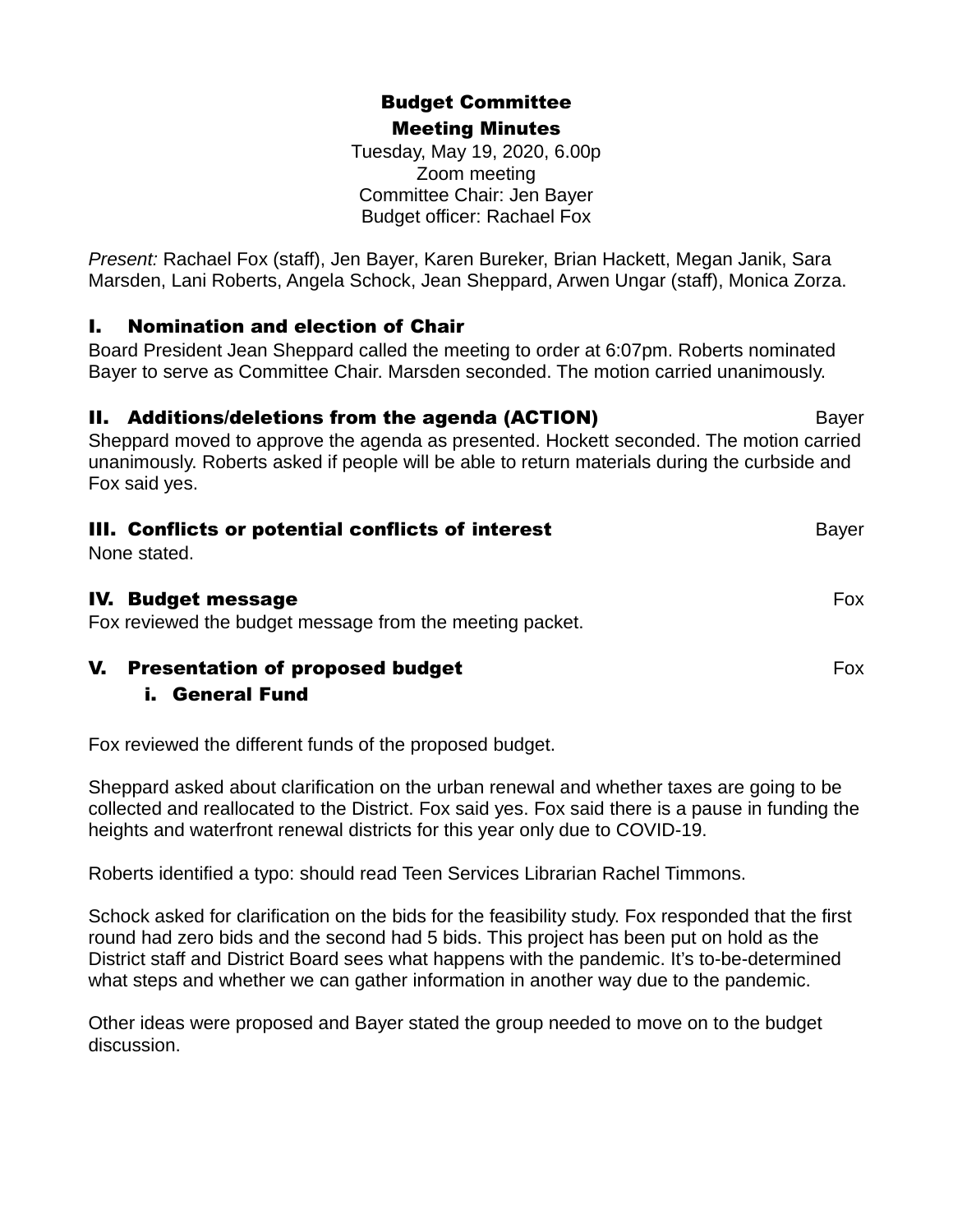Fox mentioned that the funds from the Feast Of Words 2019 fundraiser are still available to be allocated to services to Odell and do not necessarily have to be specifically for the feasibility study.

Fox discussed the fine free proposal that many other libraries have done for years. Fox planned to request this fiscal year that the District goes fine free for all ages. Roberts asked why someone would return and item. Fox described the collection policy for unreturned items which involves patrons being charged for the cost of the item if it is four weeks overdue.

Fox discussed personnel costs and the desire to maintaining wage separation and wanting to not eliminate clerk 1 entry level positions. Schock asked how many people this effects. Fox stated three people. Sheppard discussed the wage compression distance and the potential for reducing the percentages between classifications to address the increase in minimum wage. Fox suggested a wage and salary study of similar libraries/government organizations. Several committee members liked this idea. Fox stated said she would conduct a study this fall/winter.

Hackett and Bayer and others mentioned wanting to give staff merit based bonuses if our funding does not appear to be affected by the COVID-19. Fox stated she would look into this option.

Hackett clarified that the 3.6% is addressing both wage compression and Cost of Living Increase. Fox stated it was since the COLI for this fiscal year would have been 2.7%.

Zorza wanted clarification about the cost per employee for the health insurance increase. Fox stated the District budgets the maximum allowed for the staff member/family coverage, which is pro-rated based upon the amount of hours a staff member works per week. Fox stated only three staff members our of nine are currently taking advantage of the full amount. Fox stated the cap for the health insurance has not been raised in four years and she recommended moving from \$1,000 per month to \$1,100.

Fox went through every line item in Materials and Services. Sheppard asked which provider Fox switched to for the Hood River Library. Fox said Hood River Electric Coop. Sheppard asked if patrons pay for copies. Fox said \$.15 per page for black and white and \$.50 per page for color. Hackett asked if there was a way to note which items were adjusted downward due to the pandemic to ensure we have record for next year budget. Fox will address this below. The information is also available in the budget message and notes distributed to the budget committee and posted on the library website.

- Line item
	- $\degree$  30- Collection Development This item remained the same. We usually increase each year.
	- 31 -Technology Remained the same due to possible needs due to COVID-19.
	- 34 Custodial services: Increase to \$2,000 per month instead of \$1,823 due to increased cleaning and sanitation requirements.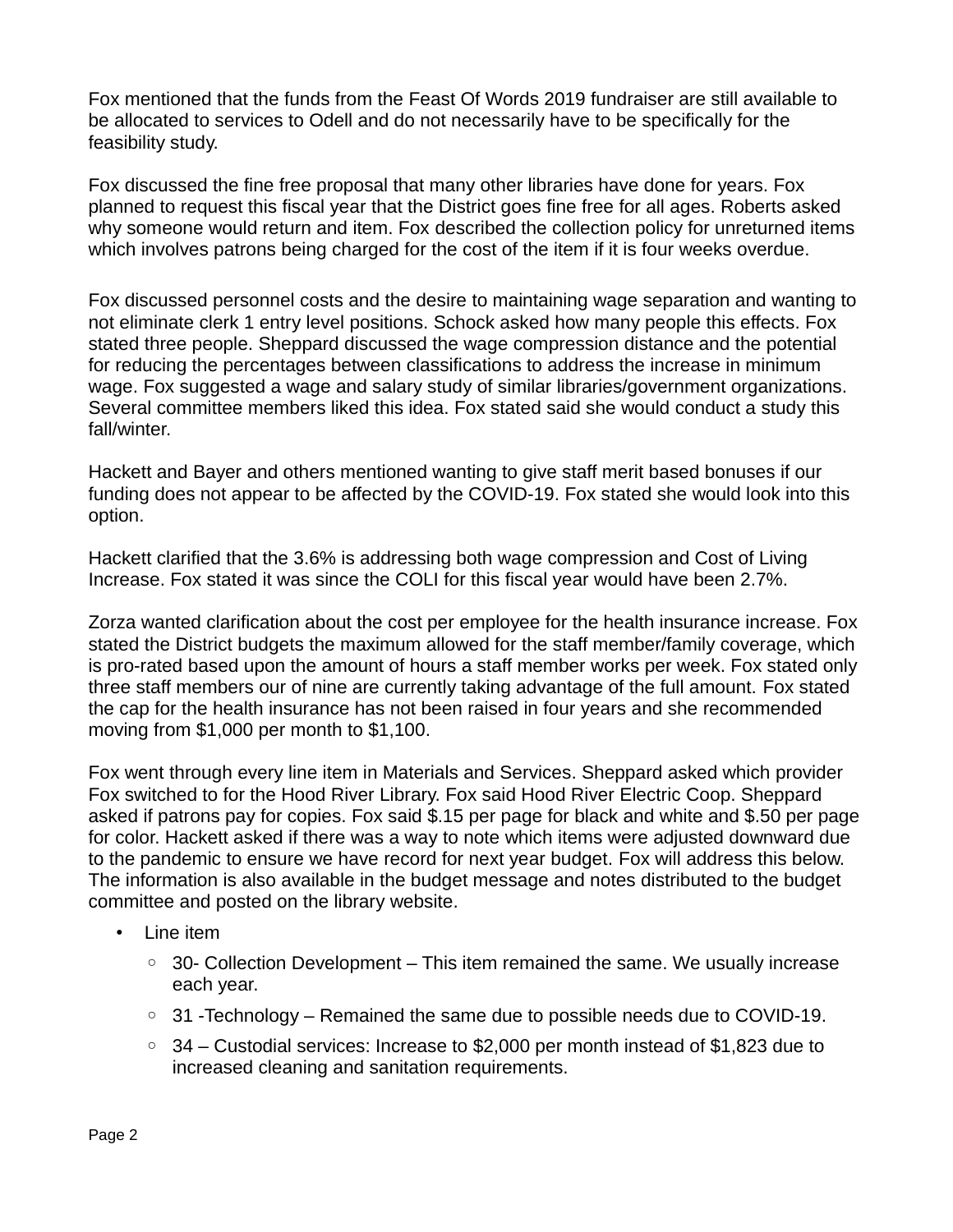- 46- Postage and freight: Increase to allow for the potential to mail items to patrons unable to visit the library.
- 49 Advertising: Increased the line item due to a need to increase advertising of services due to changes in services/hours.

### ii. Capital Equipment Reserve Fund

Bayer asked for clarification regarding the contingency and she thought there was \$100,000 budgeted last fiscal year. Fox stated the board passed two resolutions last year to move contingency funds from the Capital Equipment Reserve Fund to pay for the new HVAC rooftop unit and allow an increase in spending in the Capital Equipment Reserve Fund. The first Resolution 2019-20.04 - Transferring funds between General Fund and Capital Equipment Reserve Fund allowed transferring \$80,000 from contingency in the General Fund to the Capital Equipment Fund. The second Resolution 2019-20.06 - Expending funds Capital Equipment Reserve Fund allowed an increase in Capital Outlay Expenditures from \$75,000 to \$155,000. The following figures list the changes from the originally adopted budget for FY20- 21.

- Contingency in the General Fund \$20,000 instead of \$100,000
- Transfer from General Fund to Capital Equipment Reserve Fund \$123,000 instead of \$43,000
- Capital Equipment Reserve Fund expenditures \$155,000 instead of \$75,000

Fox stated she overlooked adding this information to the board packet and will make sure the information is included in the meeting minutes.

Hackett asked if the District could spend additional funds on projects if we receive more tax revenue than anticipated. Fox stated we could spend the funds on personnel as discussed in the General Fund portion. We could also boost our collection and work on the restoration of the front of the Hood River building. Fox stated she would like to take more time to think about the various ways excess funds could be used.

#### iii. Grants Fund

Fox said that the Grants Fund is an aspirational fund, as it's budgeted for several grants for various projects. If the grants are not received, the funds won't be spent.

Sheppard asked if we could receive another state grant for early literacy. Fox stated we received the Ready to Read grant every year from the State Library of Oregon in the amount of \$5,000. For the past five years we have used the funds for the Odell Library Express Bus. All public libraries in Oregon receive the grant. Since the bus will not be running this year due to COVID-19, Library Staff will reallocate the funds.

#### VI. Public comment Bayer

No public present

#### **VII. Budget Committee questions and deliberations Example 20 Bayer Rayer** Bayer

The Budget Committee questions and deliberations were addressed above.